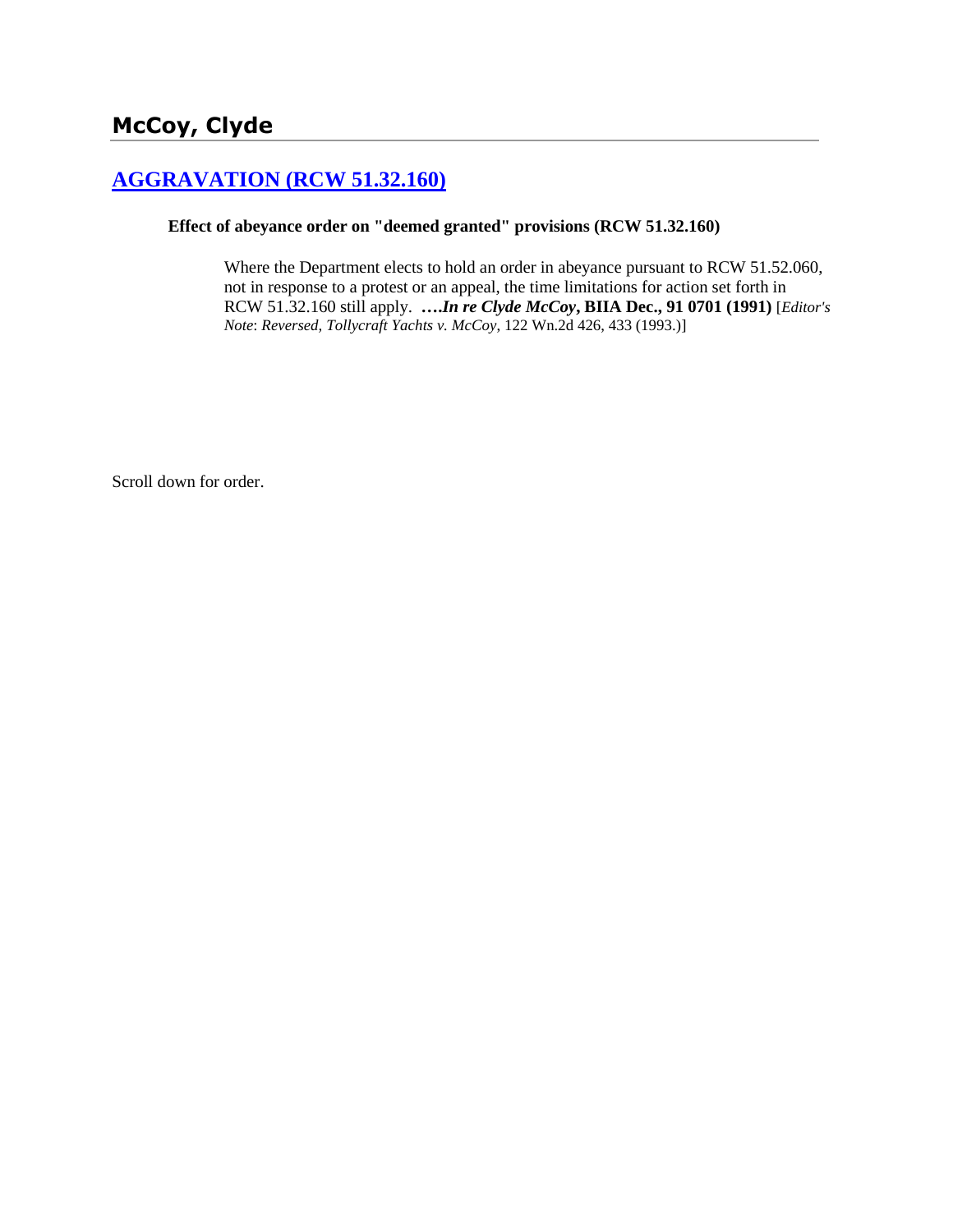## **BEFORE THE BOARD OF INDUSTRIAL INSURANCE APPEALS STATE OF WASHINGTON**

**)**

47

**IN RE: CLYDE E. MCCOY ) DOCKET NO. 91 0701**

## **CLAIM NO. T-232827 ) ORDER GRANTING RELIEF ON THE RECORD**

An appeal was filed by the claimant on February 11, 1991 from an order of the Department of Labor and Industries dated December 13, 1990. The order affirmed an order dated August 20, 1990 which affirmed an order dated May 3, 1990. The order of May 3, 1990 denied an application to reopen the claim for the reason that "medical information shows that the conditions(s) caused by the injury has not/have not worsened since the final claim closure." We find the application to reopen the claim was deemed granted on May 8, 1990. The order of December 13, 1990 is therefore reversed and this claim is remanded to the Department to reopen the claim and take further action as indicated by the facts and the law.

From a review of the Department record in this matter it appears that this claim was closed by an order dated April 12, 1989 with time loss compensation as paid to January 3, 1989 and without an award for permanent partial disability. On December 7, 1989 the Department received Mr. McCoy's application to reopen his claim. By this application Mr. McCoy sought treatment and compensation for a condition diagnosed by his physician as "strain of the lumbar spine and left hip." Thereafter, by an order dated March 6, 1990 the Department extended, to May 7, 1990, the time within which it could enter a decision on the application. The reason stated for the extension was to allow the self- insured employer to schedule an independent medical examination to assist the Department in making its reopening determination.

On May 3, 1990 the Department entered the above referenced order denying the application to reopen the claim. The very next day, May 4, 1990, the Department entered an order holding the order of May 3, 1990 in abeyance pending further consideration and the entering of a further determinative order. There is no indication that the order of May 4, 1990 was prompted by either a protest or an appeal of the May 3, 1990 order.

It does not appear that a medical examination of Mr. McCoy was ever arranged by the selfinsured employer. We assume this was due, at least in part, to the fact the claimant now resides in Ohio. However, on July 21, 1990 Harry S. Reese, M.D. and Jacquelyn A. Weiss, M.D., Ph.D., conducted a "records review" of the claimant's medical records. They were of the opinion that the low back condition of which Mr. McCoy complained was not caused by his industrial injury, which they felt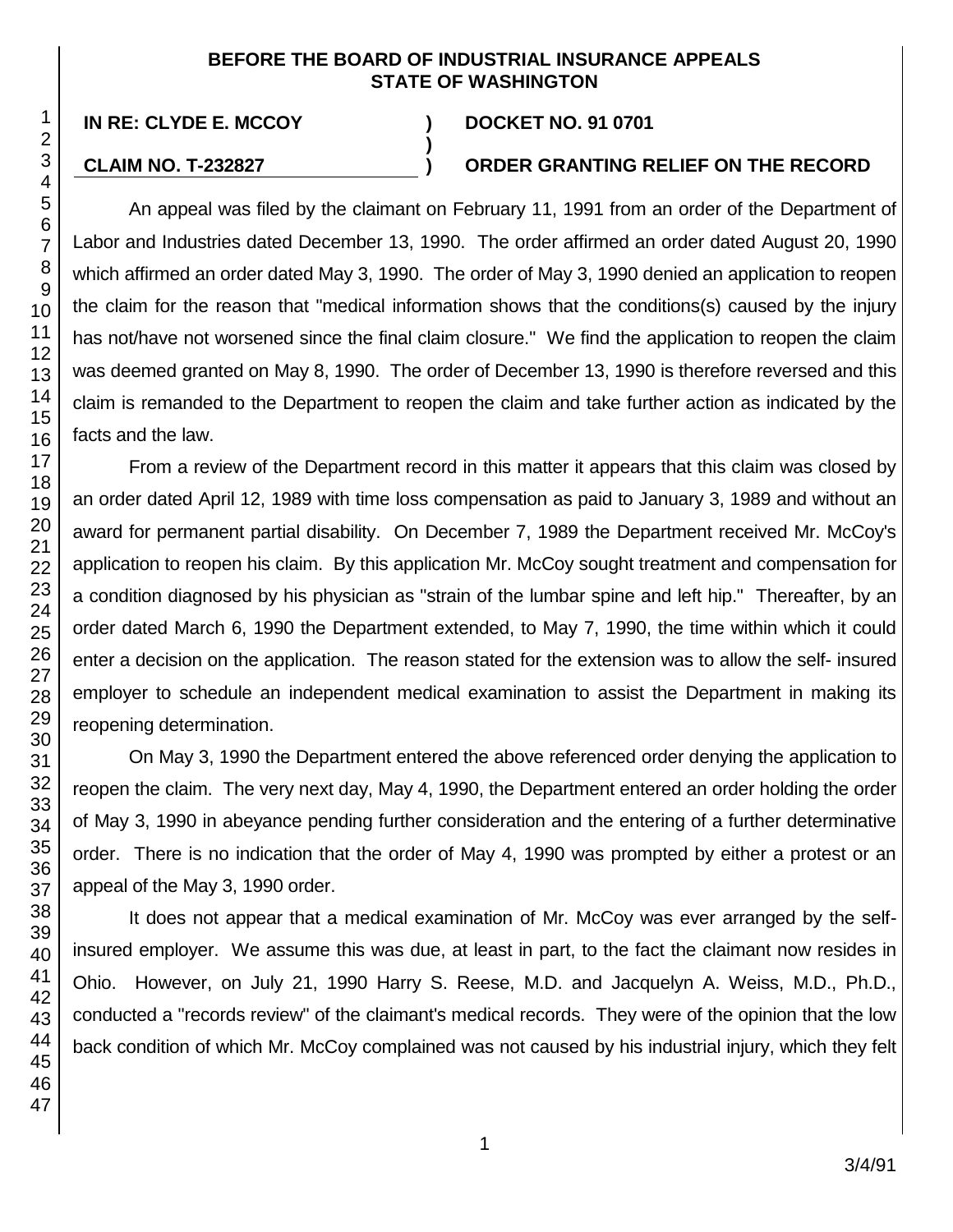only involved a contusion of the left hip. Without performing an examination they were unable to offer an opinion as to whether there was objective evidence of worsening.

In apparent response to this report of a records review the Department entered the order of August 20, 1990 which affirmed the earlier order of May 3, 1990. Thereafter, on October 17, 1990, the Department received the claimant's protest of the August 20, 1990 order. After holding the order of August 20, 1990 in abeyance the Department directed that a medical examination be conducted. On November 16, 1990 an examination was performed by Drs. Reese and Weiss. They diagnosed chronic lumbosacral strain and chronic left sacroiliac joint sprain causally related to the industrial injury on a more probable than not basis. They believed, among other things, that the claimant's condition was fixed and stable; that no medical treatment was indicated; that there was no objective evidence of worsening; and, that the permanent impairment was best described by Category 1 of WAC 296-20- 280. On December 13, 1990 the Department entered the order under appeal.

The 1988 amendments to RCW 51.32.160 imposed time limitations on how long the Department could take to act on an application to reopen a claim. LAWS of 1988, ch. 161, § 11. Specifically, RCW 51.32.160 now provides:

> If an order denying an application to reopen filed on or after July 1, 1988, is not issued within ninety days of receipt of such application by the selfinsured employer or the department, such application to reopen shall be deemed granted. However, for good cause, the department may extend the time for making a final determination on the application for an additional sixty days.

The time limitations imposed under the "deemed granted" provisions of RCW 51.32.160, unlike time limitations contained elsewhere in Title 51 RCW, direct that certain consequences shall flow from a failure of the Department or the self-insured employer to act on an application to reopen the claim. For example, RCW 51.52.060 limits the time within which the Department can reconsider a decision, once entered, but a failure of the Department to comply with the time limits does not carry any consequence. See In re Edna E. Shore, Dckt. No. 89 5898 (September 28, 1990).

Once the Department entered its order of May 3, 1990 it had technically complied with the time limitations of RCW 51.32.160. However, on the following day the Department, on its own motion, held the order of May 3, 1990 in abeyance pending further consideration. It is apparent the Department wanted more time to act on the application to reopen the claim.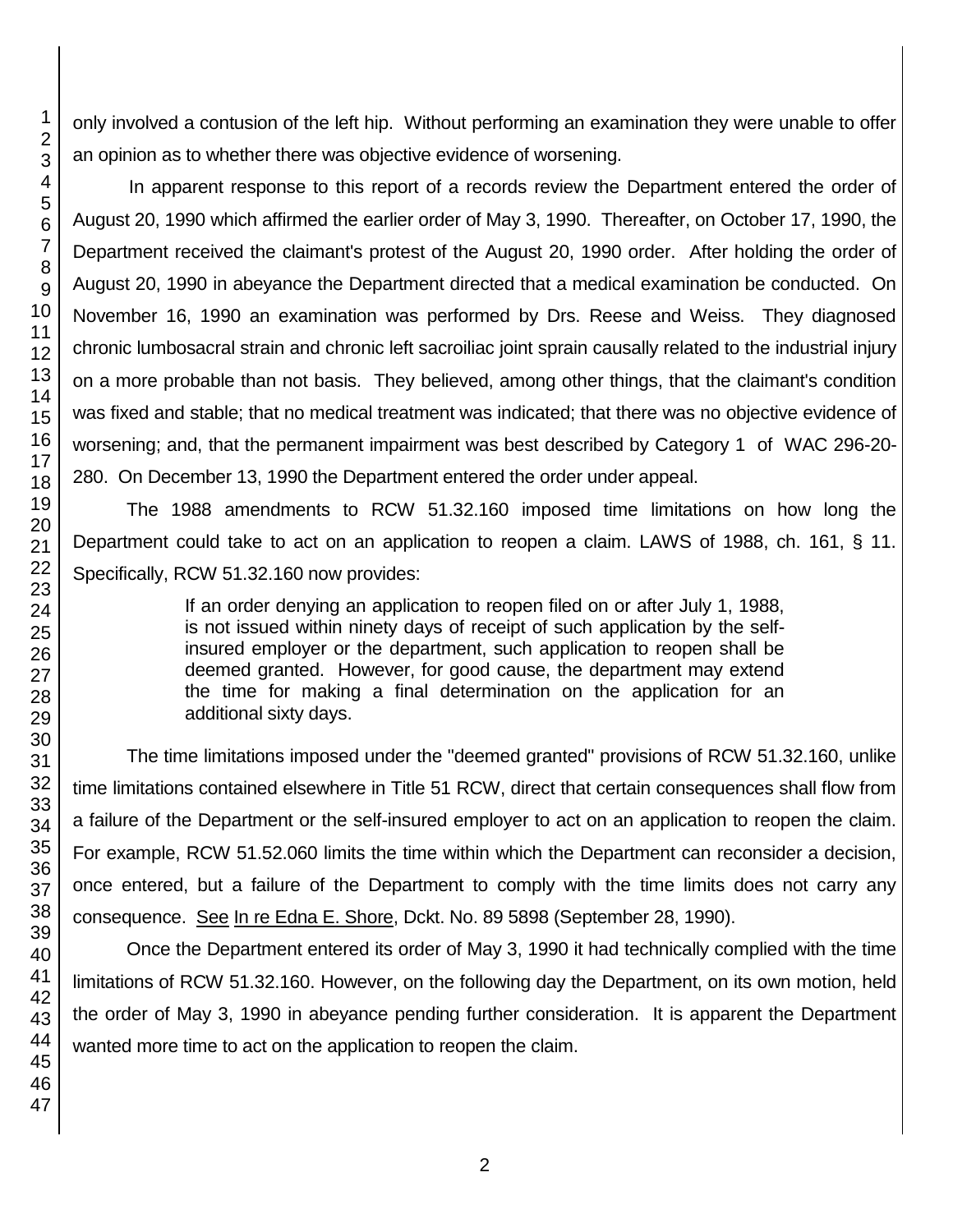But for the commands of RCW 51.32.160 this action by the Department would clearly be authorized by RCW 51.52.060. Specifically, the fourth and fifth provisos to RCW 51.52.060 provide:

> ...That, if within the time limited for filing a notice of appeal to the board from an order, decision, or award of the department, the department shall direct the submission of further evidence or the investigation of any further fact, the time for filing such notice of appeal shall not commence to run until such person shall have been advised in writing of the final decision of the department in the matter: *Provided, further,* That in the event the department shall direct the submission of further evidence or the investigation of any further fact, as above provided, the department shall render a final order, decision, or award within ninety days from the date such further submission of evidence or investigation of further fact is ordered which time period may be extended by the department for good cause stated in writing to all interested parties for an additional ninety days...

The sixth proviso to RCW 51.52.060 also provides:

...That the department, either within the time limited for appeal or within thirty days after receiving a notice of appeal, may modify, reverse or change any order, decision, or award, or may hold any such order, decision, or award in abeyance for a period of ninety days which time period may be extended by the department for good cause stated in writing to all interested parties for an additional ninety days pending further investigation in light of the allegations of the notice of appeal, and the board shall thereupon deny the appeal, without prejudice to the appellant's right to appeal from any subsequent determinative order issued by the department.

The question presented is whether the Department can use these provisions to escape the time limitations and consequences imposed by the Legislature through the 1988 amendments to RCW 51.32.160. We think not -- at least where an abeyance order is entered on the Department's own motion and not in response to a protest or an appeal by an aggrieved party.

There is an obvious conflict between the time limitations of RCW 51.32.160 and those of RCW 51.52.060. Still it is incumbent upon us to give meaning to the "deemed granted" provisions of RCW 51.32.160. For that reason we have held that the Department may not, on its own motion, apply the abeyance provisions of RCW 51.52.060 to artificially extend the time for acting on an application to reopen the claim. In re Bruce A. Stirpe, Dckt. No. 90 6416 (January 10, 1991); In re John F. Aitchison, Dckt. No. 90 4447 (November 7, 1990); In re Virginia Watts, Dckt. No. 90 3816 (September 4, 1990); In re Donald D. Schroeder, Dckt. No. 90 3177 (July 16, 1990). To hold otherwise would

1